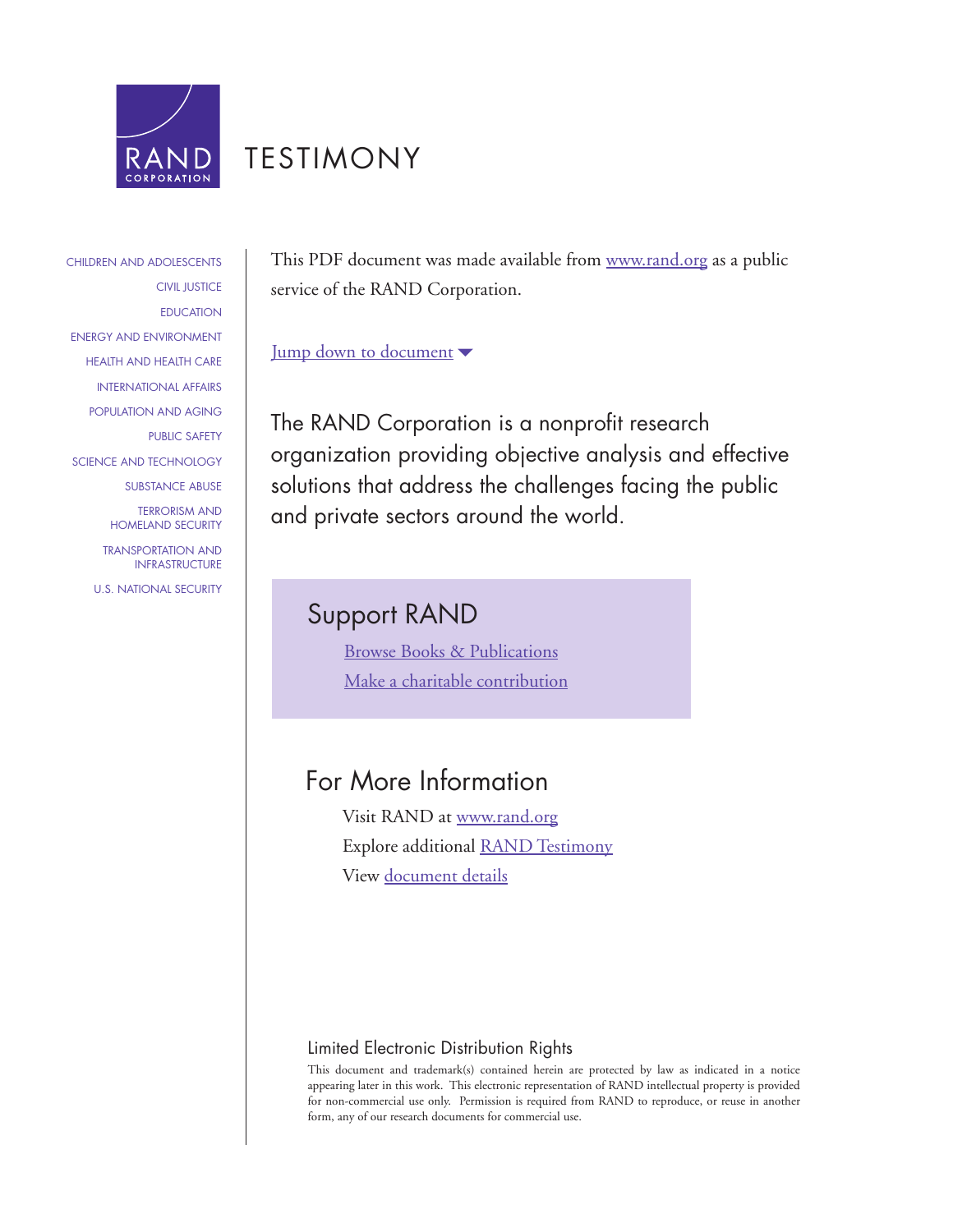# <span id="page-1-0"></span>TESTIMONY

# Deployment, Retention, and Compensation

JAMES HOSEK

CT-222

March 2004

Testimony presented to the House Armed Services Committee, Subcommittee on Total Force on March 24, 2004

This product is part of the RAND Corporation testimony series. RAND testimonies record testimony presented by RAND associates to federal, state, or local legislative committees; government-appointed commissions and panels; and private review and oversight bodies. The RAND Corporation is a nonprofit research organization providing objective analysis and effective solutions that address the challenges facing the public and private sectors around the world. RAND's publications do not necessarily reflect the opinions of its research clients and sponsors. RAND<sup>®</sup> is a registered trademark.

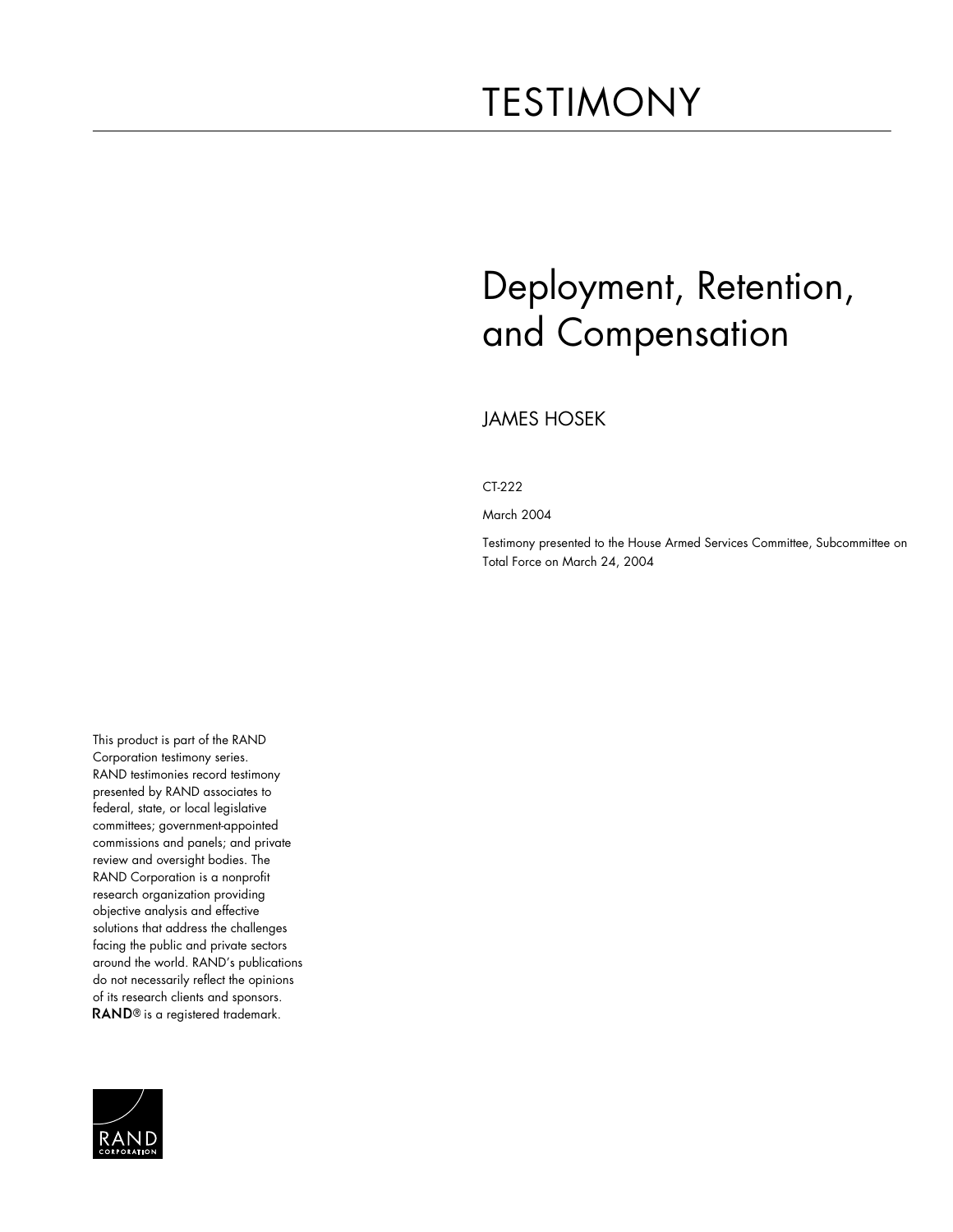Published 2004 by the RAND Corporation 1700 Main Street, P.O. Box 2138, Santa Monica, CA 90407-2138 1200 South Hayes Street, Arlington, VA 22202-5050 201 North Craig Street, Suite 202, Pittsburgh, PA 15213-1516 RAND URL: http://www.rand.org/ To order RAND documents or to obtain additional information, contact Distribution Services: Telephone: (310) 451-7002; Fax: (310) 451-6915; Email: order@rand.org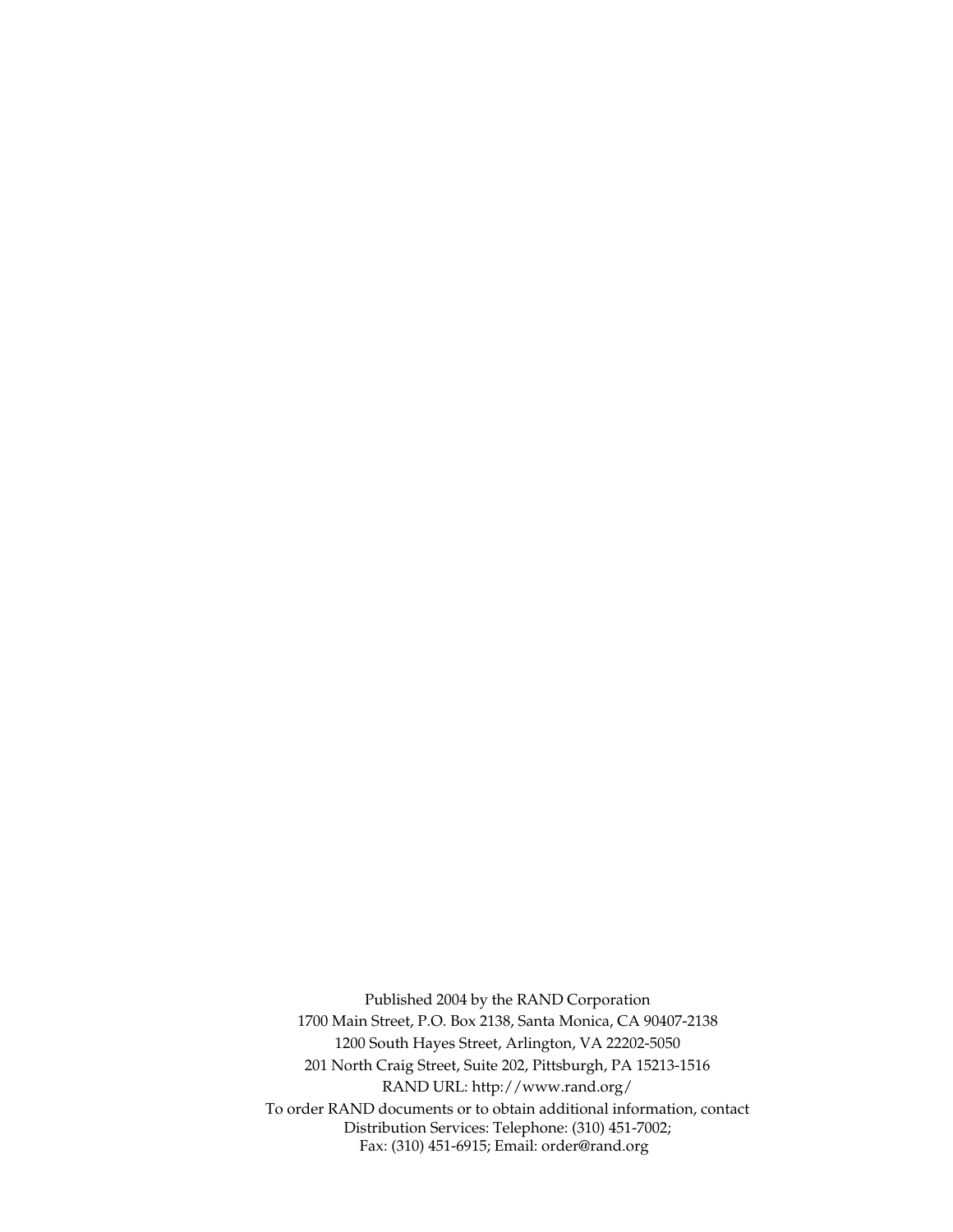#### **Statement of Dr. James Hosek<sup>1</sup>**

# **Before the Committee on Armed Services, Subcommittee on Total Force U.S. House of Representatives**

#### **March 24, 2004**

Mr. Chairman, members of the subcommittee, thank you very much for the opportunity to testify before you. My testimony speaks to two areas of continuing importance and current concern. These are the relationship of military deployment to the retention of military personnel, and the comparability of military compensation to civilian compensation. The testimony focuses on active duty personnel and draws on recent, published work done at the RAND Corporation by my colleagues and myself. I'll begin with two main points then discuss deployment and compensation more fully.

First, perhaps the most striking observation I can make about the effect of deployment on retention is that active duty personnel have shown themselves to be highly resilient to the demands placed on them by deployment. Although we must carefully consider the differences between the current level and type of deployment and those in the past in making any assessment, the analysis of past data at least gives us a starting point, namely, that deployments typically did not decrease retention and in many cases increased it.

Second, keeping military pay competitive with civilian pay is an ongoing process. The slippage in military pay that occurred in the late 1990s was fixed by the passage of the National Defense Authorization Act of FY2000 and subsequent pay legislation. Fortunately, these actions took effect before 9/11, the war on terrorism, and the operations in Afghanistan and Iraq. The increases in military pay shored up the active duty personnel system before the heavy demands now being placed on military personnel. If nothing else, this is a reminder that we should be even more vigilant than in the past in keeping military pay competitive from year to year.

 $\overline{a}$ 

 $<sup>1</sup>$  The opinions and conclusions expressed in this testimony are the author's alone and should not be interpreted as representing</sup> those of RAND or any of the sponsors of its research. This product is part of the RAND Corporation testimony series. RAND testimonies record testimony presented by RAND associates to federal, state, or local legislative committees; governmentappointed commissions and panels; and private review and oversight bodies. The RAND Corporation is a nonprofit research organization providing objective analysis and effective solutions that address the challenges facing the public and private sectors around the world. RAND's publications do not necessarily reflect the opinions of its research clients and sponsors.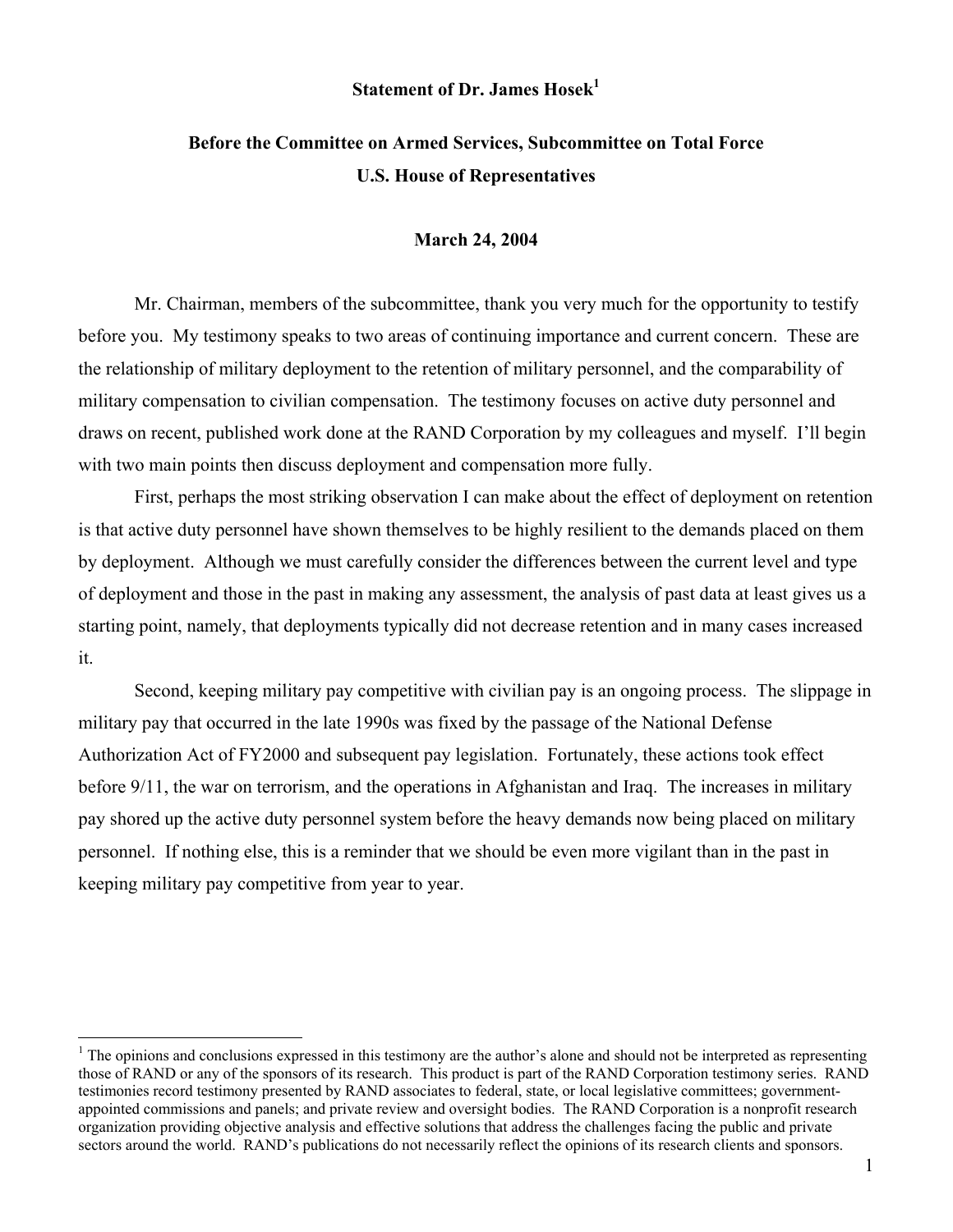#### **Deployment**

Our analysis of deployment and retention is based on data from 1993 to 1999. The data allowed us to identify two broad classes of activity away from home station depending on whether or not they involve hostile duty at some point. Hostile duty is duty in an area or circumstance involving imminent danger, for instance, the operations in Haiti, Somalia, and peacemaking and peacekeeping in Bosnia and Kosovo. Non-hostile duty may involve unaccompanied tours abroad, sea voyages in non-hostile waters, disaster relief, humanitarian aid, nation building, combined exercises, or courses for professional military education, for example. For brevity, I call these hostile deployments and non-hostile deployments, respectively.

In the analysis, we counted the number and length of each member's hostile and non-hostile deployments over a three-year period preceding the reenlistment decision.

Let me briefly state the findings of the analysis.

- Hostile deployments had little effect on the reenlistment of first-term personnel, compared with personnel having no such deployment
- Hostile deployments were associated with a higher level of reenlistment for second-term personnel.
- Non-hostile deployments typically increased first-term reenlistment above that of nondeployed personnel.
- This pattern was even more evident for second-term personnel.

I also want to mention that a companion study on officers found similar relationships between deployment and officer continuation rates.

In the current policy context, the significance of non-hostile deployments lies in the fact that many personnel who have hostile deployment also have non-hostile deployment. Given the different effect on reenlistment of hostile and non-hostile deployment, it is useful to include both types of deployment in assessing how the current pace of deployments affects retention.

A key question is what the past findings tell us about the impact of today's deployments. To address this question, I would like to present two tables, one for first-term reenlistment and the other for second-term reenlistment. The tables show the predicted probability of reenlistment, expressed as a percentage. Predictions are made for different combinations of hostile and non-hostile deployments for a service member with given characteristics, e.g., military specialty, education level, and Armed Forces Qualifications Test (AFQT) score category. The levels of reenlistment in the tables might be higher or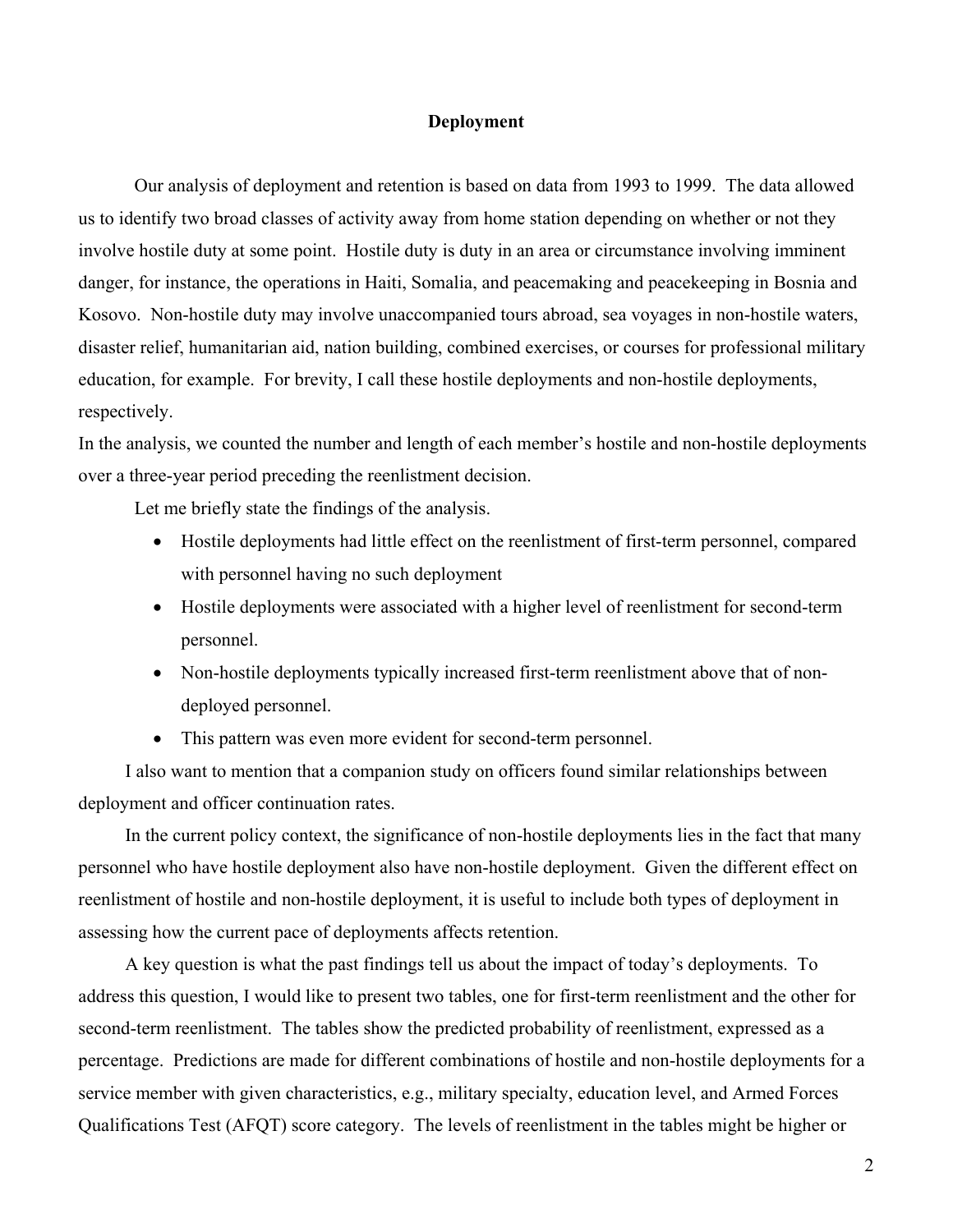lower than you expect, and had we chosen different characteristics reenlistment would be higher or lower than shown. But the pattern of reenlistment across the different combinations of deployments would remain much the same. Therefore, the tables are a way of allowing us to ask how an increase in hostile deployments, non-hostile deployments, or both, would affect reenlistment.

Compared with the 1990s, there are undoubtedly more deployments today. The increase in deployments takes two forms: some members who were already deployed can expect a second or even a third deployment, and some members who had no deployment will now have one or two deployments or possibly more. This difference in the way deployments are added is crucial to understanding how an overall increase in deployments will affect retention.

Looking across the entries in Table 1 for first-term reenlistment:

- As we add a second hostile deployment to someone with one hostile deployment, in most cases reenlistment increases though in a few cases it decreases
- As we add a first hostile deployment to someone with no hostile deployment, reenlistment increases in the Army and the Marine Corps. But the pattern is more complex for the Navy and the Air Force: reenlistment increases if there is no non-hostile deployment, and it decreases if there are one or two non-hostile deployments.
- Finally, if we start with no deployments and add one each of hostile and non-hostile, reenlistment increases.

The implication is that the overall effect on retention in a service depends on how deployments are added. For first-term service members who are now deployed but would not have been at the 1990s pace of deployment, we can expect an increase in reenlistment. Also, where the services can take steps to share the burden of deployment—so that members with one or two hostile deployments also have some non-hostile deployment—reenlistment is likely to be higher. For instance, the Army's recently launched program to retrain some ground forces as security personnel will reduce the pressure to re-deploy personnel in the military police occupational specialty.

I want to caution that few personnel had three or more deployments. As a result, the predicted reenlistment rates may not be representative of what we would find today. Still, as the table shows, predicted reenlistment is lower in the Army and the Marine Corps for three or more hostile *and* three or more non-hostile deployments than for lesser combinations of deployment. Even so, the predicted reenlistment for even the most heavily deployed personnel was higher than that for personnel with no deployment.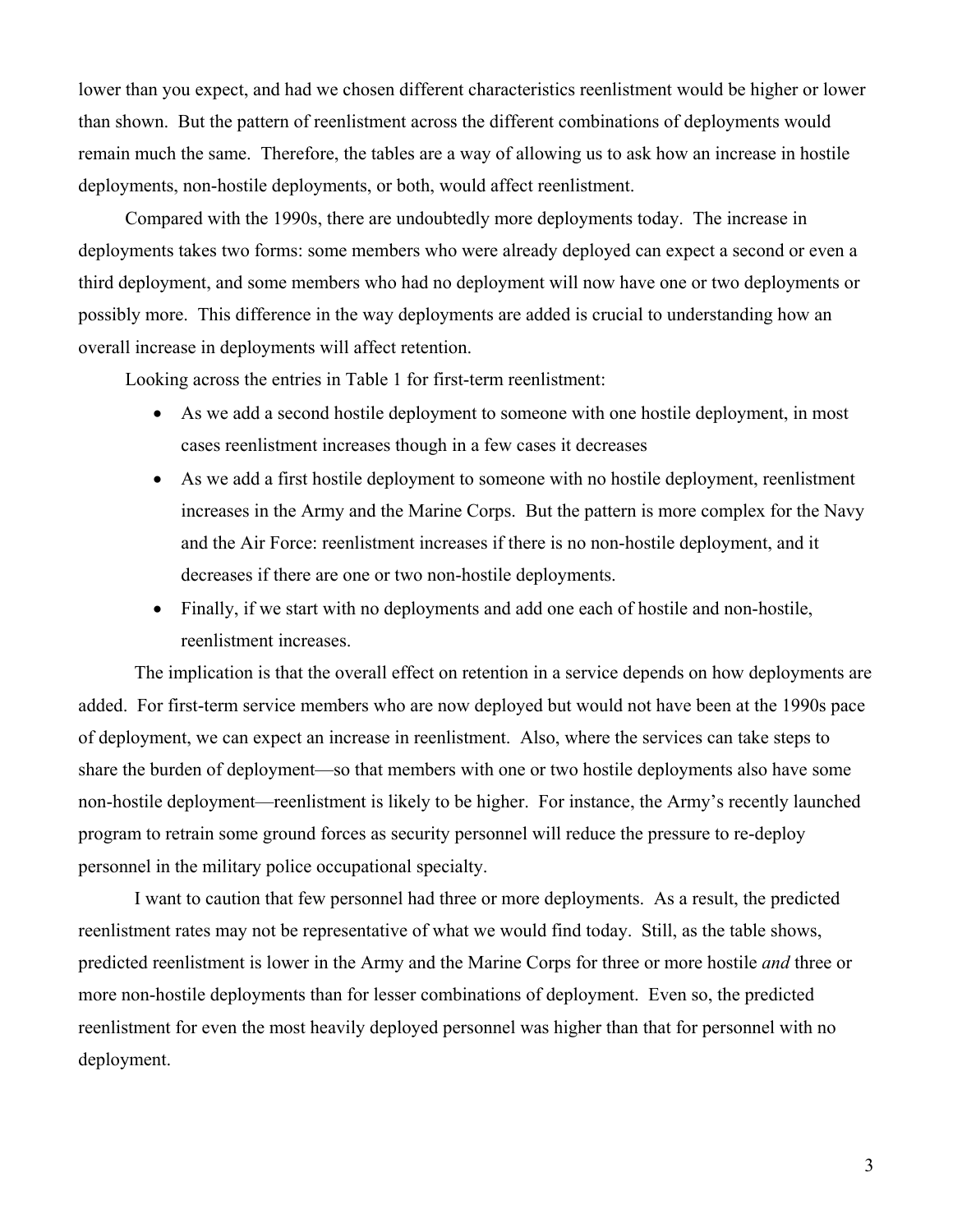|         | Non-hostile      | Hostile deployments |                 |                |        |  |
|---------|------------------|---------------------|-----------------|----------------|--------|--|
| Service | deployments      | $\boldsymbol{0}$    | $\mathbf{1}$    | $\overline{2}$ | $3+$   |  |
| Army    | $\boldsymbol{0}$ | $\overline{36}$     | $\overline{43}$ | 44             | 45     |  |
|         | $\mathbf{1}$     | 47                  | 53              | 50             | 61     |  |
|         | $\overline{2}$   | 53                  | 59              | 67             | 58     |  |
|         | $3+$             | 58                  | 66              | 65             | 49     |  |
|         |                  |                     |                 |                |        |  |
| Navy    | $\boldsymbol{0}$ | 37                  | 39              | 40             | 50     |  |
|         | $\mathbf{1}$     | 43                  | 38              | 40             | 49     |  |
|         | $\overline{2}$   | 42                  | 38              | 39             | 45     |  |
|         | $3+$             | 49                  | 42              | 47             | 46     |  |
|         |                  |                     |                 |                |        |  |
| Air     | $\boldsymbol{0}$ | 36                  | 38              | 36             | 38     |  |
| Force   | $\mathbf{1}$     | 49                  | 46              | 45             | 48     |  |
|         | $\overline{2}$   | 55                  | 49              | 50             | 58     |  |
|         | $3+$             | 50                  | 52              | 55             | 49     |  |
|         |                  |                     |                 |                |        |  |
| Marine  | $\boldsymbol{0}$ | $17\,$              | $18\,$          | 18             | 16     |  |
| Corps   | $\mathbf{1}$     | $18\,$              | 19              | 18             | 26     |  |
|         | $\overline{2}$   | 19                  | 21              | 18             | 24     |  |
|         | $3+$             | 23                  | 25              | 17             | $17\,$ |  |

# **Table 1 Predicted First-term Reenlistment Probability (Percentage)\***

\*Member has high school or some college, AFQT IIIA, electrical or mechanical equipment repairer, white, male, with dependents, unemployment rate at prior reenlistment was 6.6 percent, current unemployment rate was 4.9 percent, year of reenlistment decision was fiscal 1999.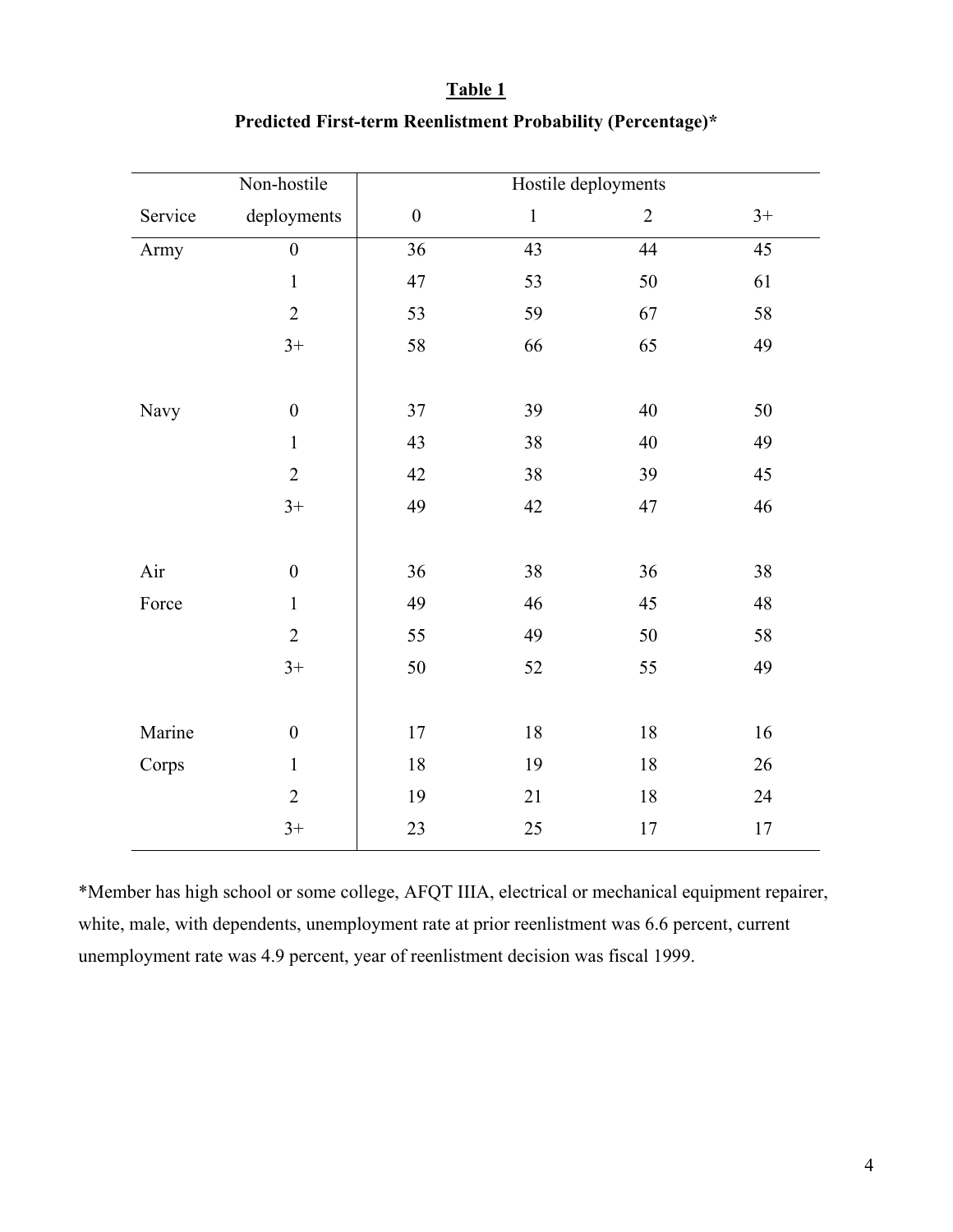### **Table 2**

|         | Non-hostile      | Hostile deployments |               |                 |        |  |
|---------|------------------|---------------------|---------------|-----------------|--------|--|
| Service | deployments      | $\boldsymbol{0}$    | $\mathbbm{1}$ | $\overline{2}$  | $3+$   |  |
| Army    | $\mathbf{0}$     | 38                  | 48            | $\overline{52}$ | 47     |  |
|         | $\mathbf{1}$     | 49                  | 57            | 60              | 44     |  |
|         | $\overline{2}$   | 50                  | 58            | 55              | 32     |  |
|         | $3+$             | 53                  | 55            | 83              | 38     |  |
|         |                  |                     |               |                 |        |  |
| Navy    | $\boldsymbol{0}$ | 67                  | 76            | 86              | 90     |  |
|         | $\mathbf{1}$     | 79                  | $80\,$        | 87              | 90     |  |
|         | $\overline{2}$   | 81                  | 81            | 87              | 84     |  |
|         | $3+$             | 87                  | 89            | 92              | 83     |  |
|         |                  |                     |               |                 |        |  |
| Air     | $\boldsymbol{0}$ | 49                  | 54            | 56              | 56     |  |
| Force   | $\mathbf{1}$     | 58                  | 60            | 63              | 67     |  |
|         | $\overline{2}$   | 56                  | 62            | 58              | $70\,$ |  |
|         | $3+$             | 57                  | 65            | 87              | 62     |  |
|         |                  |                     |               |                 |        |  |
| Marine  | $\boldsymbol{0}$ | 30                  | 39            | 58              | 46     |  |
| Corps   | $\mathbf{1}$     | 40                  | 53            | 52              | 60     |  |
|         | $\overline{2}$   | 49                  | 65            | 74              | 30     |  |
|         | $3+$             | 63                  | 66            | 46              | $30\,$ |  |

## **Predicted Second-term Reenlistment Probability\***

\* Member has high school or some college, AFQT IIIA, electrical or mechanical equipment repairer, white, male, with dependents, unemployment rate at prior reenlistment was 6.6 percent, current unemployment rate was 4.9 percent, year of reenlistment decision was fiscal 1999.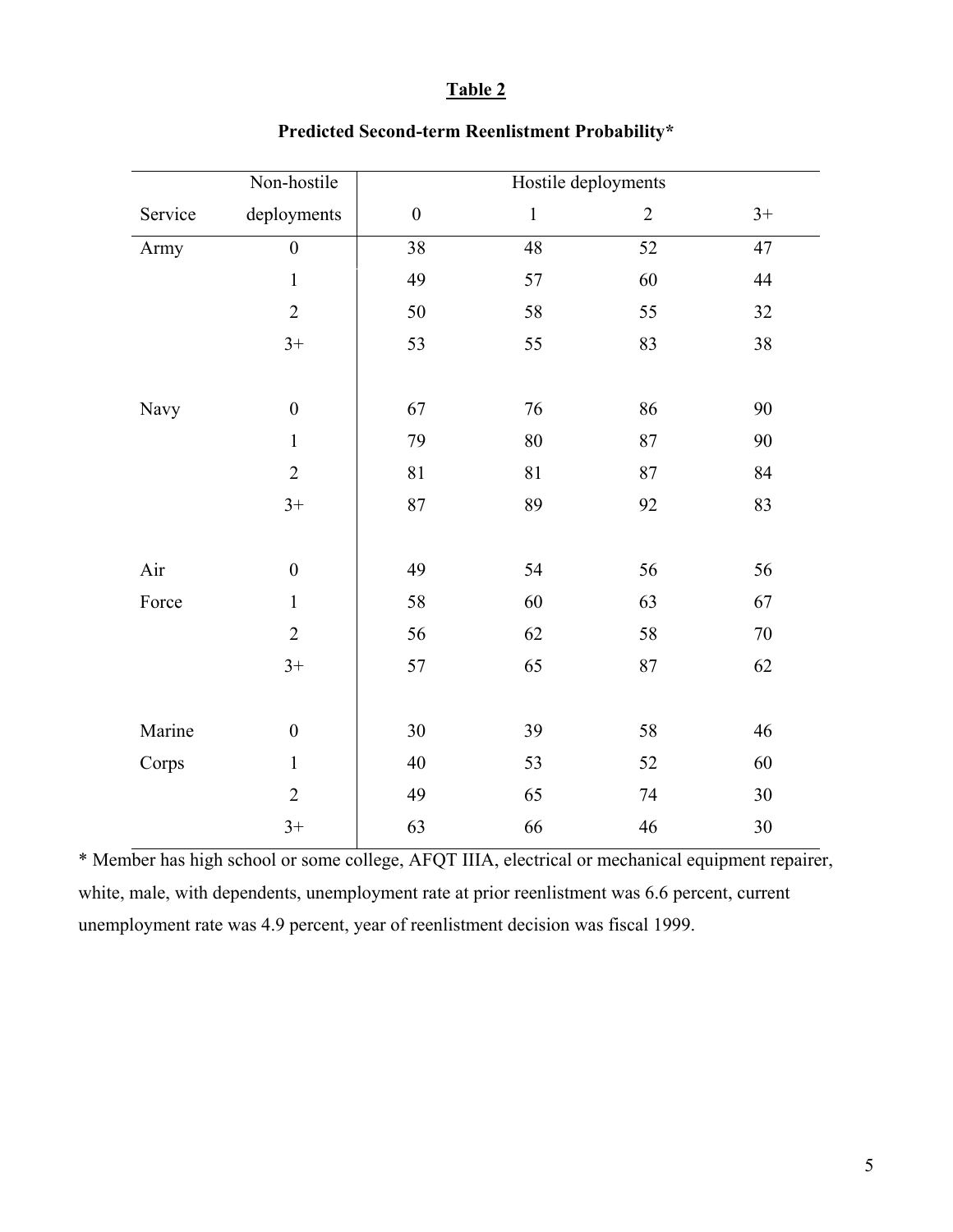The predictions for second-term personnel differ from those for first-term personnel. A look at Table 2 shows that:

- Second-term reenlistment tends to increase with one and two hostile deployments. Then with three of more deployments, the increase tapers off, as in the Navy and the Air Force, or reenlistment decreases toward the reenlistment level of non-deployed personnel. If we compare this with first-term personnel, they had little increase in reenlistment as hostile deployments increased.
- Second-term reenlistment also tends to increase with non-hostile deployments if there are only zero or one hostile deployments. But this pattern weakens for two hostile deployments, and it tends to reverse for three or more hostile deployments. In other words, when second-term personnel are heavily deployed and have more non-hostile deployments on top of hostile deployments, their reenlistment tends to decline below the higher levels seen at one or two hostile and one or two non-hostile deployments.
- By implication, adding a first or a second deployment of either type to second-term personnel can be expected to increase their reenlistment rate. But adding multiples of both types of deployment can be expected to depress it. Again, the overall effect of deployment on retention will depend on how the burden is shared across the force.

As we set out to do our analysis, a number of service members mentioned that deployment could interfere with a member's progress toward promotion. To qualify for promotion, members must acquire and demonstrate skills and knowledge in their specialty. This human capital is gained partly in formal training, partly in on-the-job experience, and partly through self-instruction in career development courses. The concern was that intense, mission-related activity during a hostile deployment would slow promotion. We therefore examined this issue carefully. Our analysis revealed very little impact of hostile deployment on the time to E-5 promotion, as measured in months from the date of entering military service. Non-hostile deployment actually reduced time to E-5 promotion by a small amount. We further found that time to E-5 promotion had small, mixed effects on first- or second-term reenlistment. Our findings led us to conclude that although deployment might affect the promotion progress of particular individuals, by and large it had little effect on a typical member's expected time to promotion or reenlistment.

To this point, I have talked about the number of deployments, but the duration of deployment also makes some difference. Longer separations from family and friends reduced reenlistment somewhat for first-term personnel on hostile deployments. This was noticeable in the Navy, where deployments involving hostile duty averaged nearly six months and ranged to over eight months. However, this was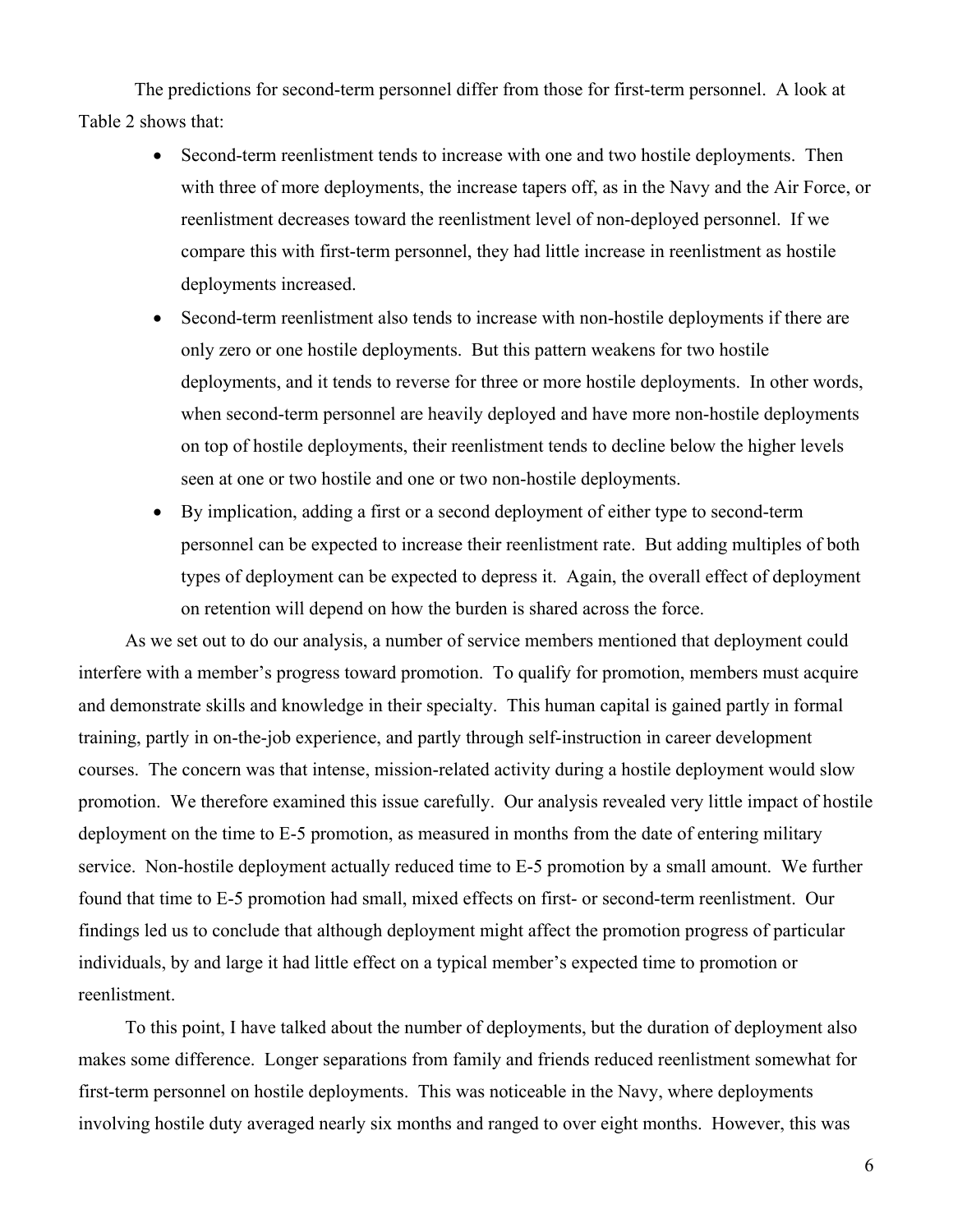not the case for second-term personnel. For them, the length of deployment was not related to reenlistment.

The findings I have just described come from 1990s data. I think it is likely that many of the lessons that can be drawn from the 1990s data also apply to the current era. But there is no denying the higher pace of today's military operations, the different and significant level of day-to-day danger, and the prospect of deployments continuing at a high rate for at least another year or two. There are also other factors to take into consideration, such as the increase in deployment-related pay and the development of programs to smooth the post-deployment reunification of members with their families. Viewed all together, the differences between the 1990s and now suggest that the relationship between deployment and retention could be different today. Needless to say, it would be helpful to conduct new analyses as soon as data are available.

Yet even though the context of deployments has changed, it is my impression that the underlying reasons for why deployment affects reenlistment have not changed, and that is why I think the past remains relevant to the present. I would like to take a moment to review a few of those reasons here.

Of fundamental importance is the role of individual choice. In our military of volunteers, individuals select the service they prefer and, though to a lesser extent, they select the occupational area in which they will train and serve. For instance, Marines and Army personnel in combat specialties know that they must be ready to operate under fire and camp in mud or sand. Navy personnel in sea ratings know they will be going to sea and have chosen that course. That choice presumably helps them bear up under the many preparations necessary to ready a ship for deployment and the round-the-clock schedule of duty and watch when underway. Air Force personnel who enter maintenance or supply specialties typically know their roles are crucial, and that they will typically operate at bases or facilities to the rear of the combat line. Generally speaking, it is their choice to be in those circumstances.

Personnel have preferences about deployment. Based on conversations I've had with service members, many members have a positive attitude toward deployment and view it as an especially meaningful way to fulfill their duty to their country. In this regard, it is useful to differentiate between the amount of deployment a member prefers, the amount the member expects given his or her service, specialty, and current circumstances, and the amount the member actually gets. One possible reason why reenlistment is higher for members with some deployment than with none is that most members prefer some deployment. Those who prefer but do not have deployment may revise their expected level of satisfaction from staying in the military down.

There are limits. Members may prefer some deployment to none, but also prefer not to have frequent, lengthy deployments that take them away from home for much of the year—either because they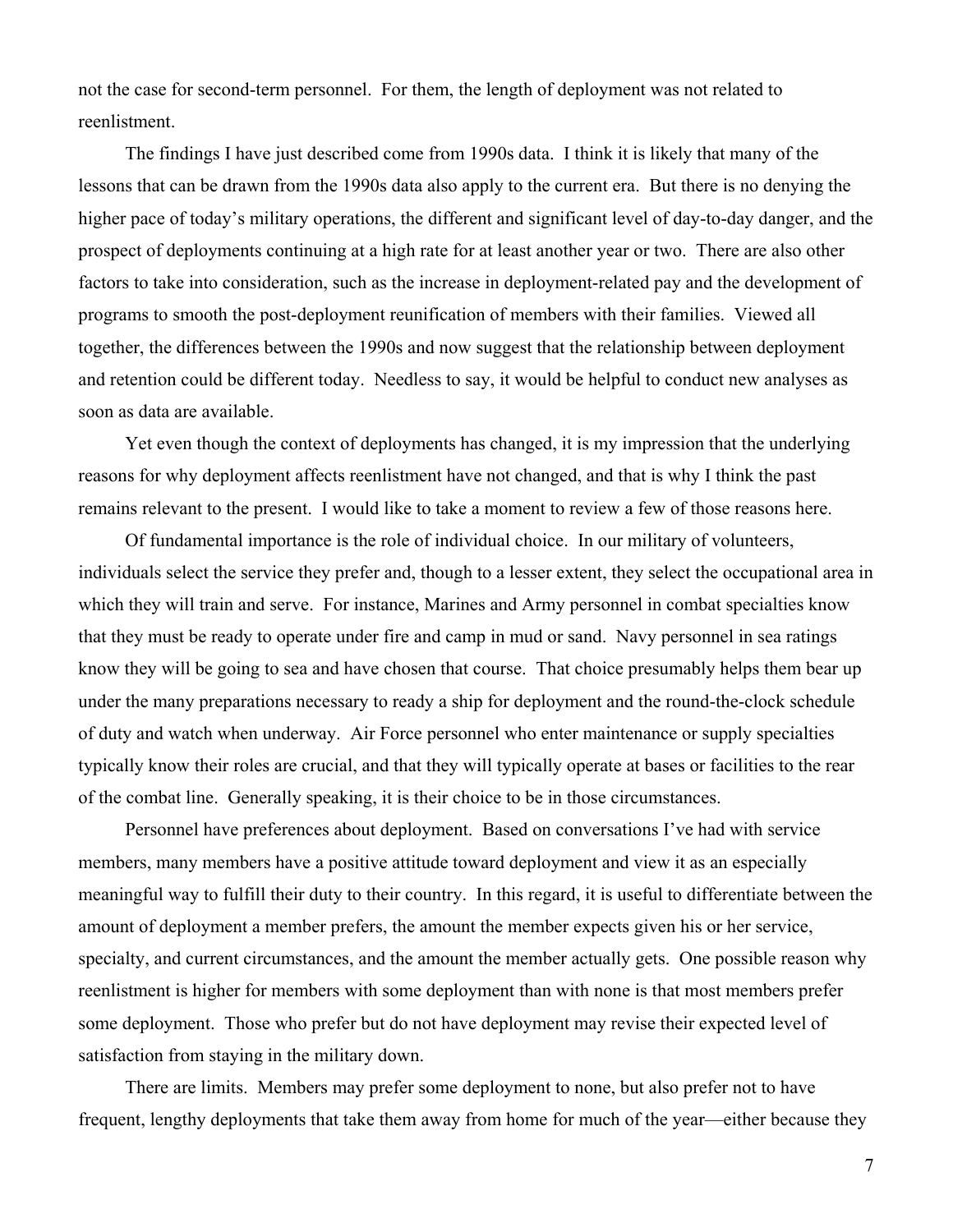are deployed or because they are preparing for deployment. We can see the presence of such limits in the tendency for first-term reenlistment to decline as the length of a deployment increases. Among secondterm personnel, we saw that reenlistment tends to decline for members with multiple hostile and nonhostile deployments.

In our theoretical models of deployment and reenlistment, we also consider the possibility that members care about the predictability of deployments. How frequently will they occur, when will a deployment begin, and when will it end? Knowing helps members and their families make plans, and uncertainty or last minute changes can be frustrating. To be clear, this is a statement about the member's preferences. From the service's perspective, uncertainty surrounds when contingencies will occur, what roles and missions will be required to respond, how the situation will evolve, and how to allocate resources to a contingency while maintaining the capacity and presence to meet other national security commitments. Bottom line: the member will have to live with some uncertainty, and the service should do what it can to keep it to a minimum.

Finally, deployment-related pays, family support programs, the opportunity to stay in touch with family members, the regular delivery of mail, the assurance that the family's health care needs will be taken care of, and so forth, are all factors that can ease the stress of being away from home.

#### **Compensation**

The National Defense Authorization Act (NDAA) of 2000 represented a major step in restoring the comparability of military pay to civilian pay. During the 1990s, as the economy grew and boomed, military pay lost ground, and military manpower conditions became acute in 1998 and 1999 as the services struggled to meet their overall recruiting goals, let alone their quality goals. Retention problems also appeared. These were not as electrifying as the recruiting situation, but the services were hard pressed to hold onto trained, experienced personnel in a number of technical fields. NDAA 2000 mandated a significant increase in basic pay. It committed the nation to a series of higher-than usual pay increases through FY2006. It targeted larger pay increases on mid-career personnel to strengthen the gains from early promotion to higher grades, and it increased enlistment and reenlistment bonus budgets. It enabled the services to give more generous educational benefits to recruits in hard-to-fill specialties, supplementing those of the Montgomery GI Bill. Finally, in effect it restored the level of retirement benefits for personnel entering service since August 1986 to par with the retirement benefits of personnel entering before them, thereby removing an inequity that was becoming a flash-point issue.

By restoring military pay through the actions in NDAA 2000 and subsequent pay legislation, the nation shored up the military personnel system before it had to face the demands of the war on terrorism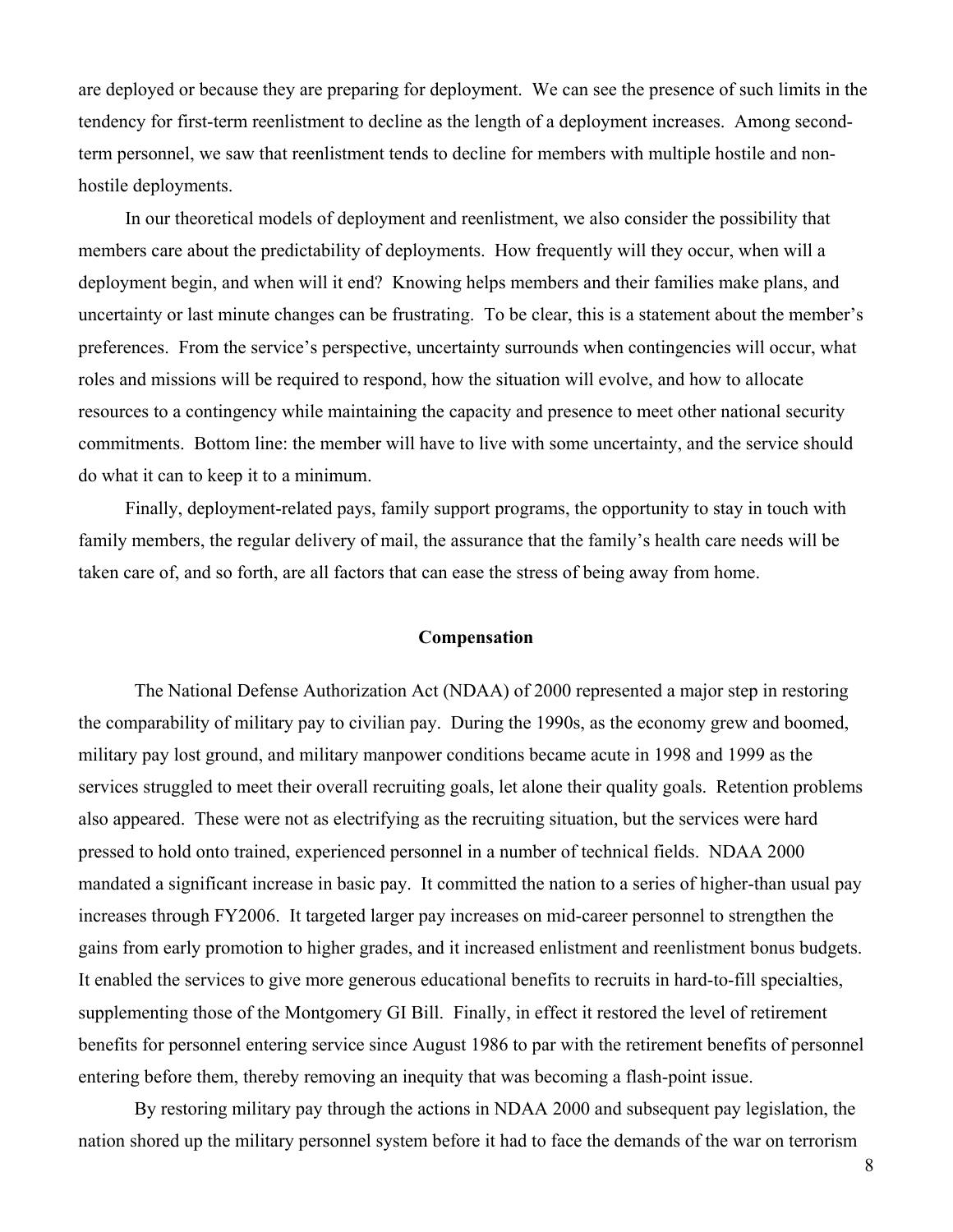and the military operations in Afghanistan and Iraq. Our analysis of the early effects of NDAA 2000 concluded that its set of pay increases helped to turn around recruiting and retention. Recruiting and retention have also been aided in the past two years by the unexpectedly slow growth of civilian jobs as the economy recovers from the let down at the end of the boom.

The increase in the pace of deployments during the 1990s and especially the last few years has spurred increases in deployment-related pay. Members deploying to a designated combat area can expect to receive hostile fire/imminent danger pay and combat zone tax exclusion, and members with dependents also receive family separation allowance. Effective October 2002, hostile fire pay increased from \$150/month to \$225/month, and family separation allowance increased from \$100/month to \$250/month. An E-4 with three to four years of service now receives basic pay of \$1,726.80/month or \$20,745.60/year. Assuming the E-4 has a 20 percent average tax rate, a six-month deployment to a combat zone would shelter \$2,072 from taxes. Hostile fire pay, also excluded from tax, would total \$1,350, for a grand total of \$3,422. An E-5 with six to eight years of service has basic pay of \$2,130.60/month or \$25,567.20/year. If the E-5 has a 20 percent tax rate and is married, a six-month deployment shelters \$2,557 from tax, hostile fire pay is \$1,350, and family separation allowance is \$1500, for a grand total of \$5,407.

In my view, the philosophy behind these pays seems appropriate. Receipt of the pays is contingent on deployment or, in the case of family separation allowance, a separation of at least 30 consecutive days. The increase in deployment-related pays implicitly represents a strengthening commitment by the nation to compensate personnel for the rigors and dangers they face when deployed. This evolving system of contingent pays has several advantages: it targets the pays on those who deploy, links the amount of pay to the duration and dangers of deployment, and indirectly insures all personnel of being compensated if and when they deploy. An alternative approach of raising pay across the board would, I think, be less effective. It would either cost more overall, or it would spread a given deployment pay budget over a larger number of people, all of whom bore a potential risk of deployment but only some of whom in fact would be deployed. Those who were deployed would feel under-compensated, particularly so if their deployment was unusually long, dangerous, or had poor living conditions.

How effective are the deployment pays? The answer is, we do not know. This is because until recently the levels of deployment pay did not change, or changed little, and so there was no variation with which to judge whether they led to higher retention or lower levels of stress for members and their families. As new data become available, it may be possible to make some estimates.

Turning to the comparison of military and civilian pay, we made comparisons using a measure of military cash pay that includes basic pay, basic allowance for subsistence, basic allowance for housing, and an adjustment for the non-taxability of the allowances. This is called regular military compensation.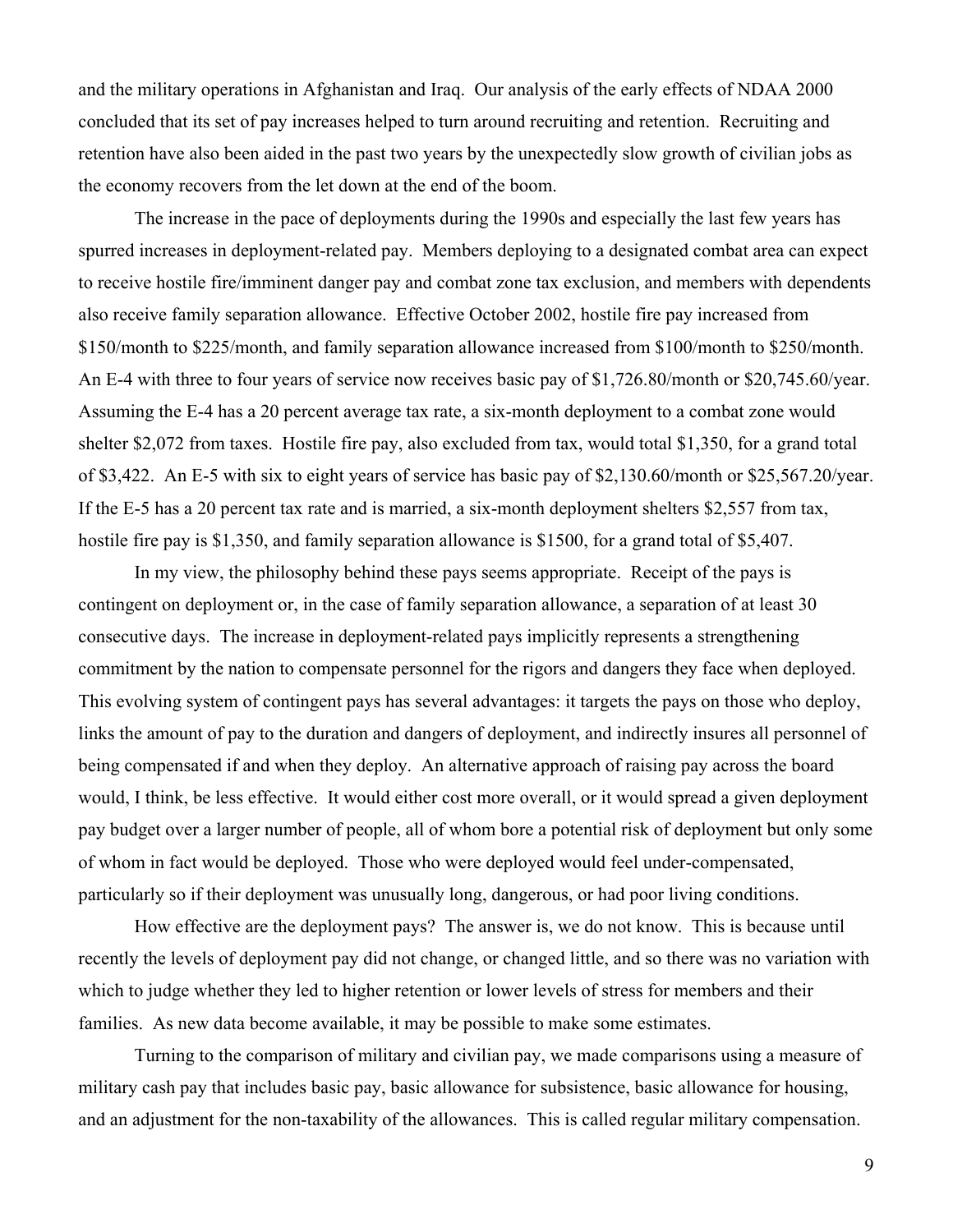On average, RMC accounts for upwards of 90 percent of a member's cash pay and therefore provides a good overall guide to most members' pay. We compared enlisted personnel with full-time civilian workers with some college, and officers with full-time civilian workers with four or more years of college. The comparisons are for 2002.

Let me also say at the outset that although we think the measure of military pay is good, it is not perfect. For instance, special pays and bonuses may represent a larger fraction of cash pay, e.g., for aviators, nuclear trained personnel, and physicians. Also, the measure may be too narrow because it does not account for benefits such as military health care, childcare, or the implicit accrual of retirement benefits. On the down side, the measure of cash pay is arguably not accurate for junior personnel living in barracks or in cramped quarters on ships. They may well value their quarters at far less than the housing they would choose under BAH if given the choice. The pay comparison also does not adjust for the fact that military personnel may work long hours. It is likely that military hours of work per week are usually high at the present time because of the high operating tempo and level of deployments, and orders to stay late may be given at the last minute as new work comes in.

Given that civilian pay can differ considerably by occupation, we designated three groups of occupations defined with respect to their use of information technology. The first group, IT-core occupations, includes programmers, system administrators, people who build and maintain computer networks, and the like. The second group, IT-related occupations, includes occupations that are highly reliant on information technology, e.g., intelligence gathering, radar/sonar/air control, mathematicians, scientists, engineers, accountants, and so forth. The third group, non-IT occupations, is the remainder, though we realize that nearly every occupation uses IT in some way. We assigned military occupations and civilian occupations for each group, and we made comparisons for different education levels and by gender. About 80 percent of enlisted personnel are non-IT, 14 percent are in IT-related, and 7 percent are in IT-core.

We found that RMC for most male enlisted members was about at the level of the 70th percentile of civilian wages, and for most male officers it was above the 70th percentile. This may be seen in the upper panel of Figures 1 and 2. (The corresponding figures for women are appended.) In the figures, the family of upward-sloping curves shows civilian wages at the 10th percentile through the 90th percentile.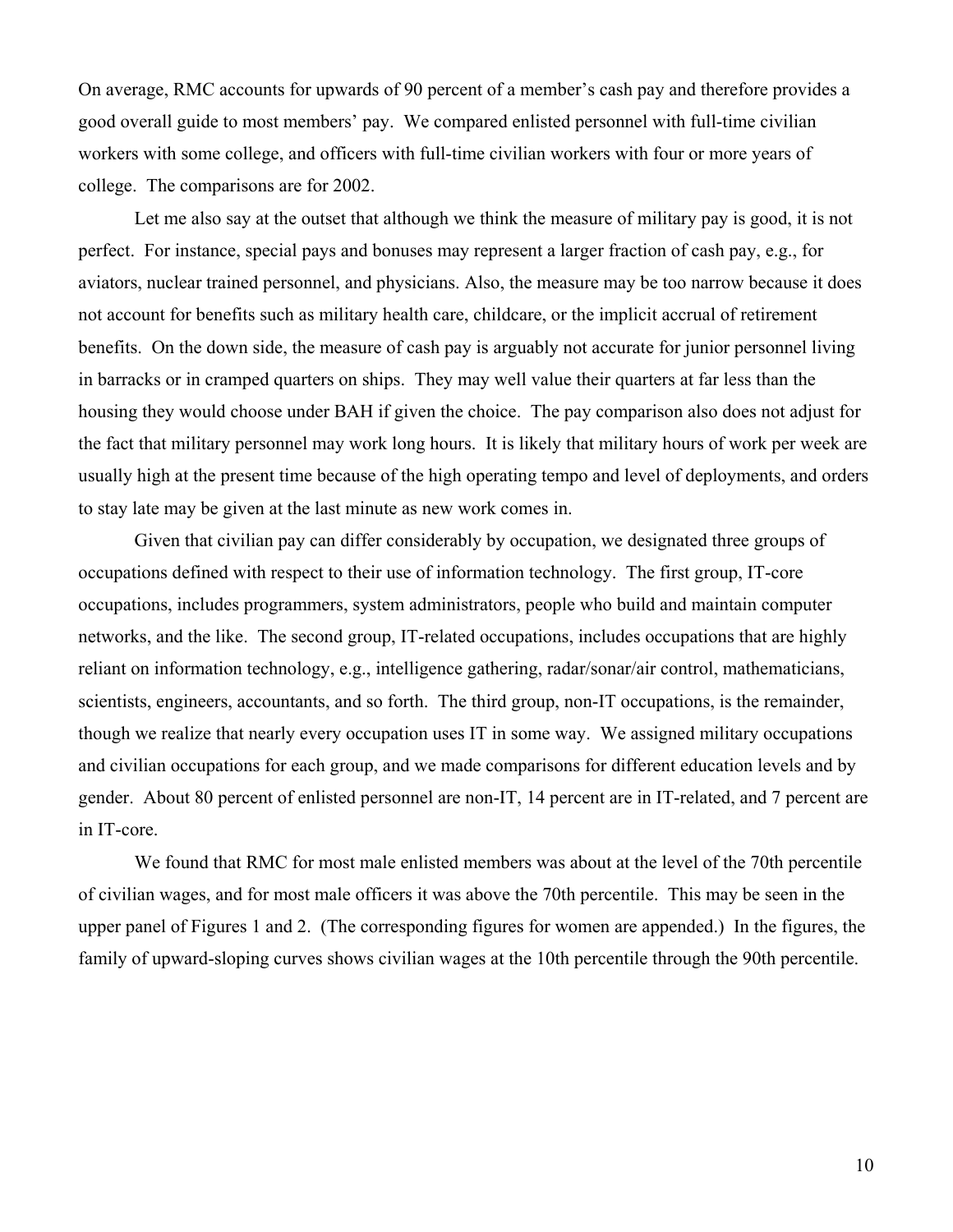

Figure 1—Weekly Civilian Wage Percentiles for Men with Some College and Regular Military Compensation for Enlisted Members, by Service and IT Group, FY 2002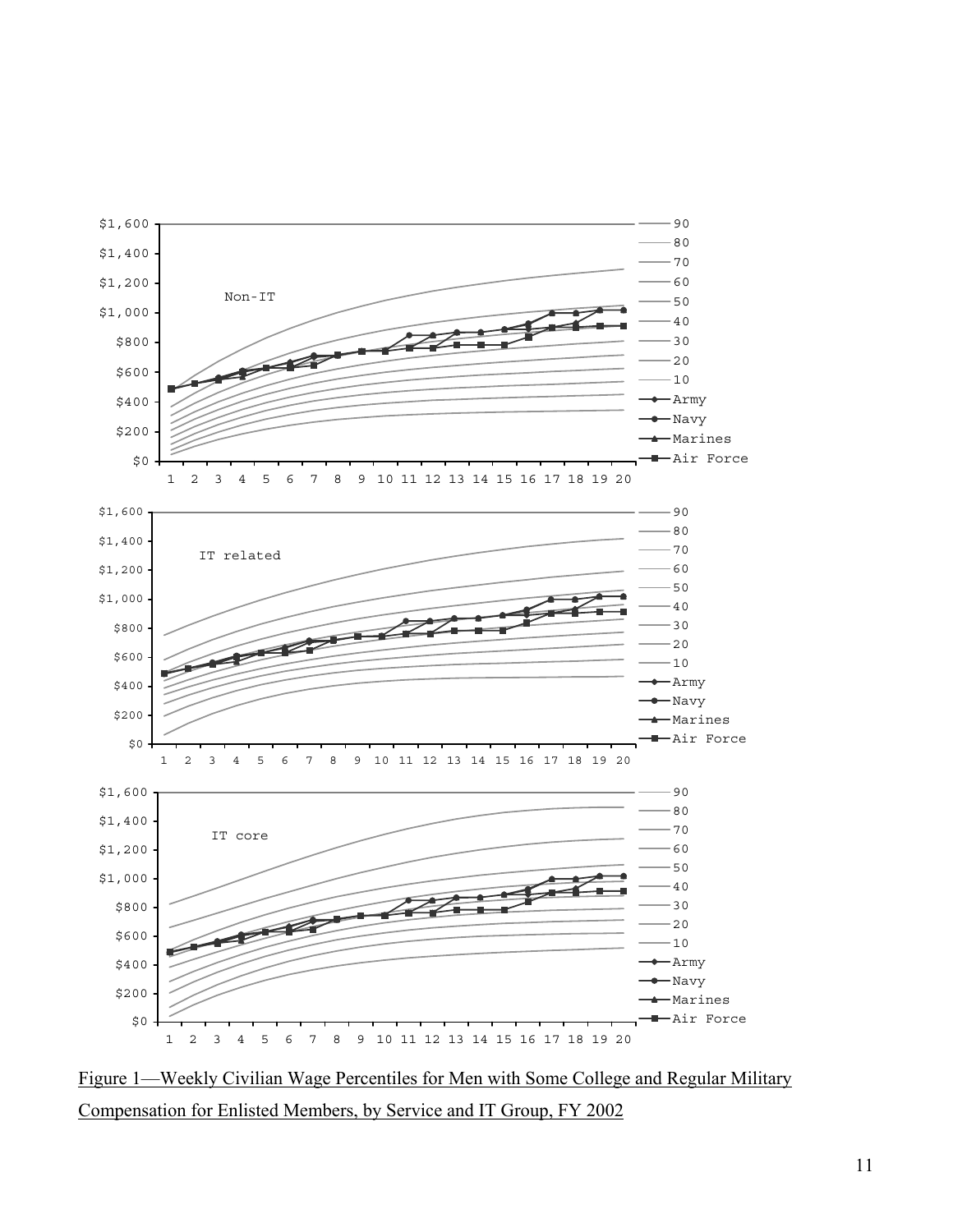

Figure 2—Weekly Civilian Wage Percentiles for Men with Four or More Years of College and Regular Military Compensation for Officers, by Service and IT Group, FY 2002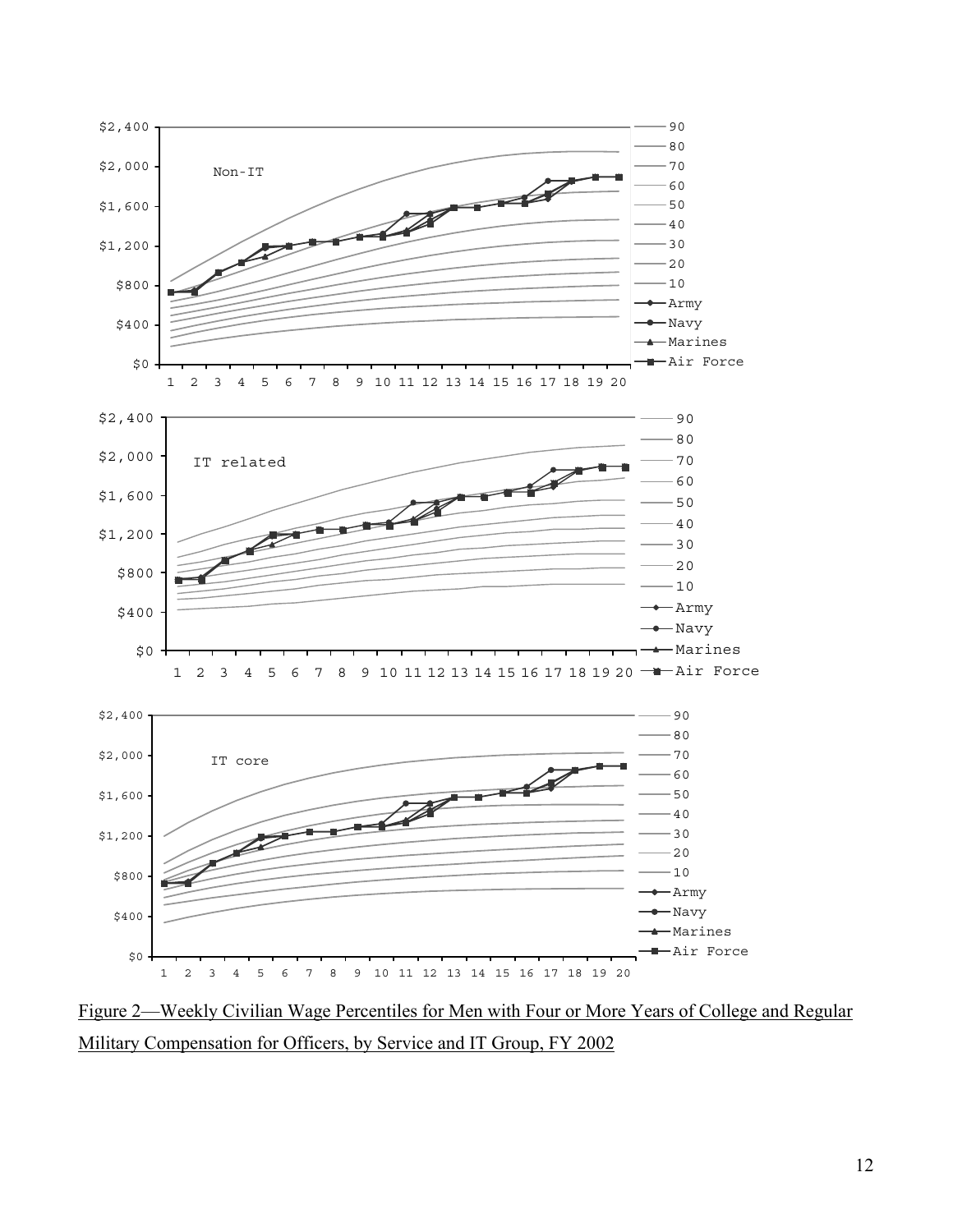The darker lines are RMC computed separately for each service. The RMC lines are quite similar across the services, with differences arising only from differences in promotion rates. Military pay at the 70th percentile may appear high relative to civilian pay, but it is not. On the whole, military pay is at the level required to attract and keep high quality, well-trained personnel. As we saw in the late 1990s, erosion in military pay of only a few percentage points from competitive levels can threaten the supply of personnel.

The lower panels of Figure 1 present pay for IT-related and IT-core occupations. Military pay is clearly lower relative to civilian pay in these occupations—that is, the RMC lines lie on lower civilian wage curves. In IT-core, for instance, RMC is around the 50th percentile.

Surprisingly, the relatively lower military pay in IT-type occupations did *not* lead to poorer recruiting and retention. In fact, IT personnel outcomes were good. Recruit quality was considerably higher, recruits signed on for somewhat longer terms of service, attrition was lower, and reenlistment rates were about the same in IT versus non-IT. Thus, the services were successfully competing for IT enlisted personnel even during the peak of the dot-com boom. We suggest that the reason for this is the value and transferability of the technical training and experience provided in the military. The findings further suggest that many young men and women join the military not only to serve their country, but also as a stepping-stone to an occupation. Like the notion of volunteerism itself, the value of training and experience offered by the military is one of the anchors that helps to sustain recruiting and retention when optempo is high and risks are real.

Again, thank your for the opportunity to address the subcommittee. I would be pleased to take questions.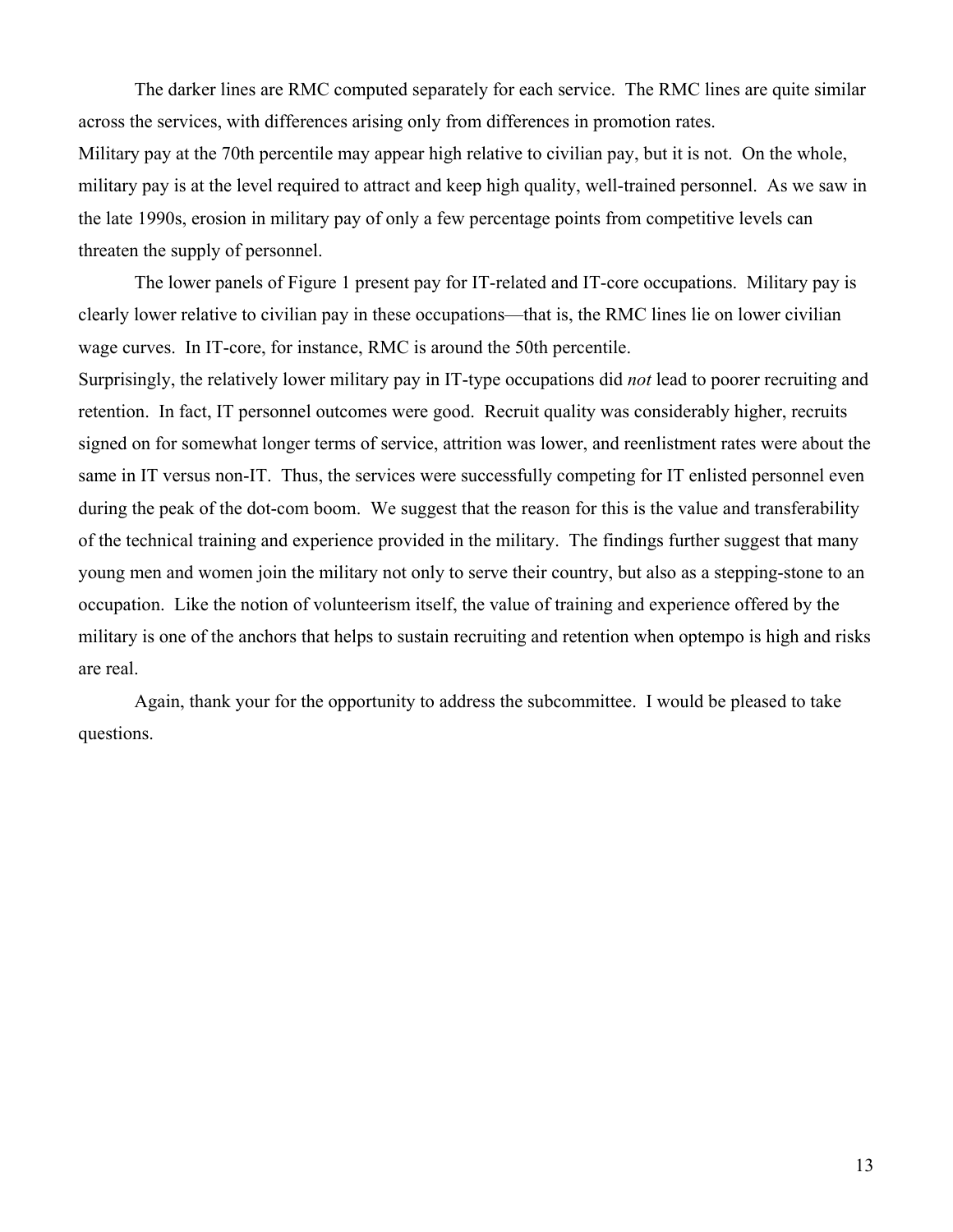

Figure 3—Weekly Civilian Wage Percentiles for Women with Some College and Regular Military Compensation for Enlisted Members, by Service and IT Group, FY 2002